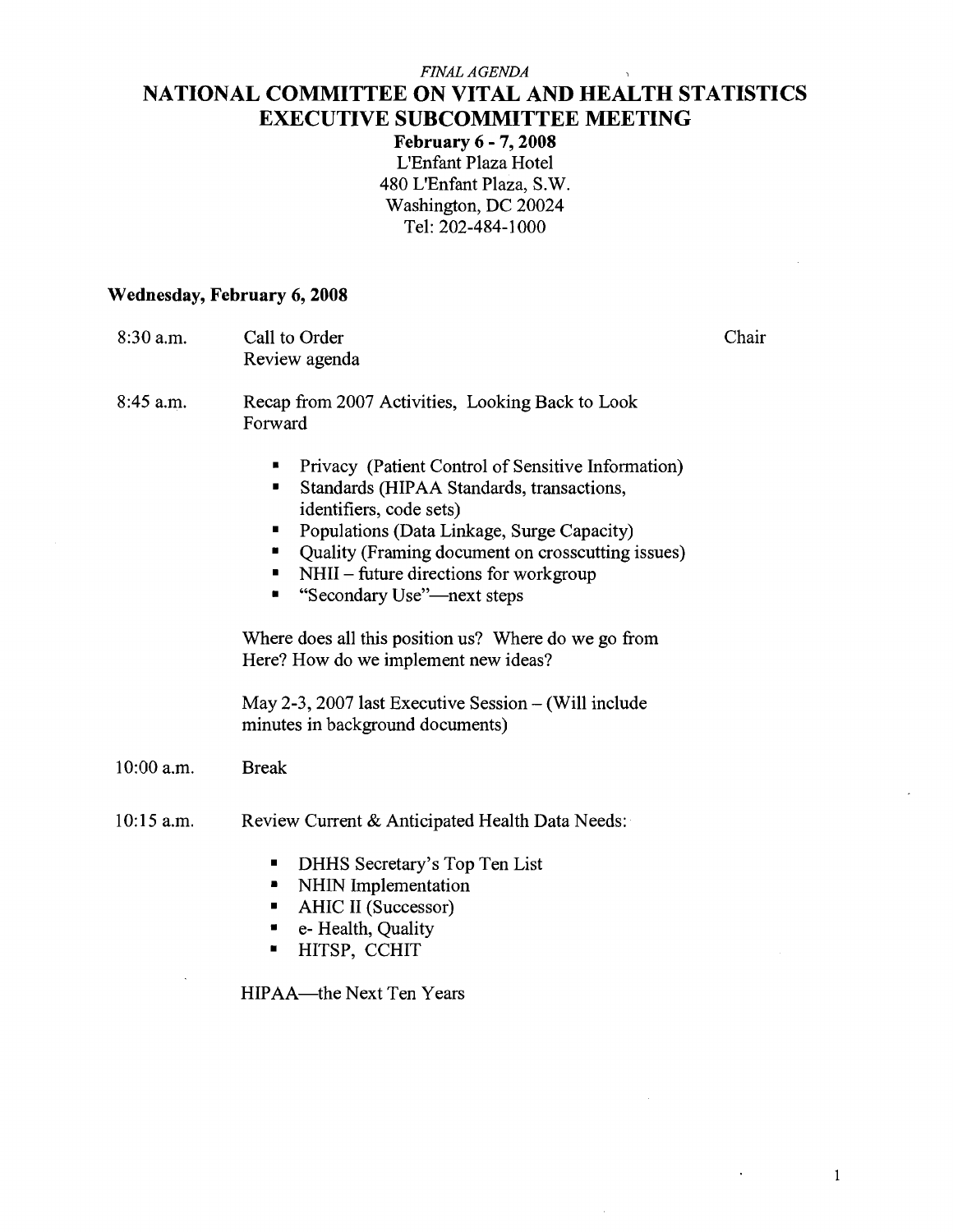Ideas for NCVHS 2008 Meeting Schedule; Anticipated  $10:45$  a.m. letters and reports

Cross Cutting Issues- $11:00$  a.m.

- Committee Organization and Operations  $\blacksquare$
- **Marketing and Dissemination of Committee's** Products-Reports, Letters, Value
- Aligning Health I.T. Strategies with Department  $\blacksquare$ Health Objectives
- In FY 2007, Committee has proven to be more  $\blacksquare$ responsive, nimble and proactive than ever before but at what cost, price, intense workload?
- What can be done to help support Committee's  $\blacksquare$ efforts?
- How can the Committee anticipate and continue to  $\blacksquare$ meet on-going external pressures, commitment, expectations to perform and deliver?
- LUNCH 12:00 p.m. Afternoon Session -- Guests invited  $1:00 p.m.$ Break  $3:00 p.m.$ Relationships and Partnerships  $3:15$  p.m. Dr. Koldner NCVHS/ONC Collaborations and Future Relationship, 4:00 p.m. AHIC Update  $5:00 p.m.$ Adjourn for the Day